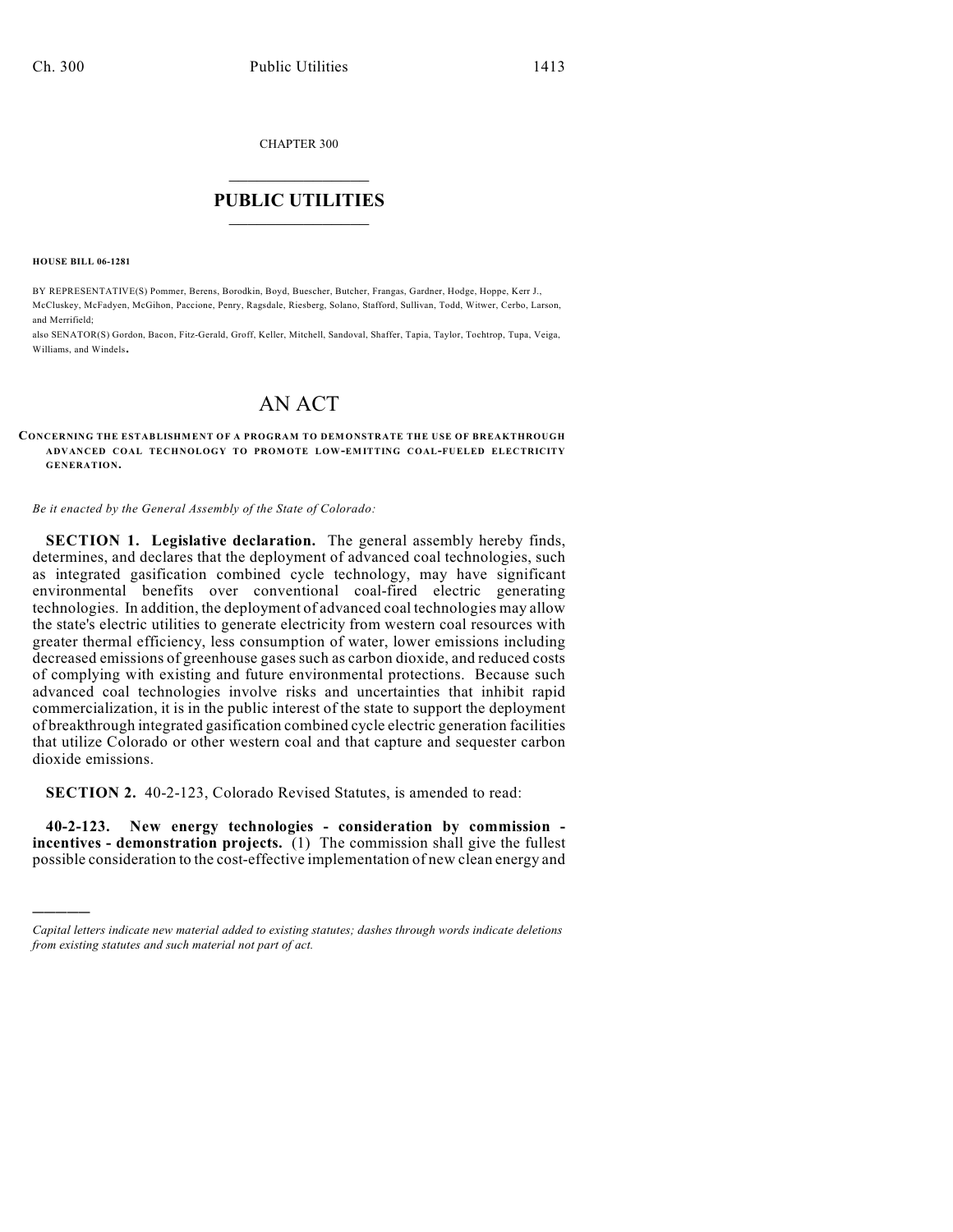energy-efficient technologies in its consideration of generation acquisitions for electric utilities, bearing in mind the beneficial contributions such technologies make to Colorado's energy security, economic prosperity, environmental protection, and insulation from fuel price increases. The commission shall consider utility investments in energy efficiency to be an acceptable use of ratepayer moneys.

(2) (a) THE COMMISSION SHALL CONSIDER PROPOSALS BY COLORADO ELECTRIC UTILITIES TO PROPOSE, FUND, AND CONSTRUCT INTEGRATED GASIFICATION COMBINED CYCLE GENERATION FACILITIES TO DEMONSTRATE THE FEASIBILITY OF THIS CLEAN COAL TECHNOLOGY WITH THE USE OF WESTERN COAL AND WITH CARBON DIOXIDE CAPTURE AND SEQUESTRATION.

(b) AS USED IN THIS SUBSECTION (2):

(I) "IGCC PROJECT" MEANS AN IGCC FACILITY THAT:

(A) DEMONSTRATES THE USE OF IGCC TECHNOLOGY TO GENERATE ELECTRICITY USING COLORADO OR OTHER WESTERN COAL;

(B) DOES NOT EXCEED THREE HUNDRED FIFTY MEGAWATTS NAMEPLATE CAPACITY; EXCEPT THAT IT MAY EXCEED THIS CAPACITY IF THE COMMISSION DETERMINES THAT A LARGER SIZE IS NECESSARY TO OBTAIN THE BENEFITS OF FEDERAL COST-SHARING, FINANCIAL GRANTS OR TAX BENEFITS, OR OTHER FINANCIAL OPPORTUNITIES OR ARRANGEMENTS BENEFITTING THE PROJECT, INCLUDING OPPORTUNITIES TO JOINTLY DEVELOP THE PROJECT WITH OTHER ELECTRIC UTILITIES;

(C) DEMONSTRATES THE CAPTURE AND SEQUESTRATION OF A PORTION OF THE PROJECT'S CARBON DIOXIDE EMISSIONS;

(D) INCLUDES METHODS AND PROCEDURES TO MONITOR THE FATE OF THE CARBON DIOXIDE CAPTURED AND SEQUESTERED FROM THE FACILITY; AND

(E) IS LOCATED IN COLORADO.

(II) "INTEGRATED GASIFICATION COMBINED CYCLE GENERATION FACILITY" OR "IGCC FACILITY" MEANS A FACILITY THAT CONVERTS COAL TO A GASEOUS FUEL FROM WHICH IMPURITIES ARE REMOVED PRIOR TO COMBUSTION, USES THE GASEOUS FUEL IN A COMBUSTION TURBINE TO PRODUCE ELECTRICITY, AND CAPTURES THE WASTE HEAT FROM THE COMBUSTION TURBINE TO DRIVE A STEAM TURBINE TO PRODUCE MORE ELECTRICITY. AN IGCC FACILITY MAY ALSO USE NATURAL GAS, IN ADDITION TO GASIFIED COAL, AS A FUEL IN THE COMBUSTION TURBINE.

(c) A PUBLIC UTILITY MAY APPLY UNDER THIS SUBSECTION (2) TO THE COMMISSION FOR A CERTIFICATE OF PUBLIC CONVENIENCE AND NECESSITY AND FOR COST RECOVERY FOR ONE IGCC PROJECT. THE UTILITY'S APPLICATION SHALL DEMONSTRATE WHY THE UTILITY SHOULD BE GRANTED A WAIVER OF THE COMMISSION'S RULES REQUIRING COMPETITIVE RESOURCE ACQUISITION. IN ADDITION, IN ITS APPLICATION, THE UTILITY SHALL SET FORTH INFORMATION CONCERNING:

(I) THE PROPOSED IGCC PROJECT'S ECONOMIC AND TECHNICAL FEASIBILITY;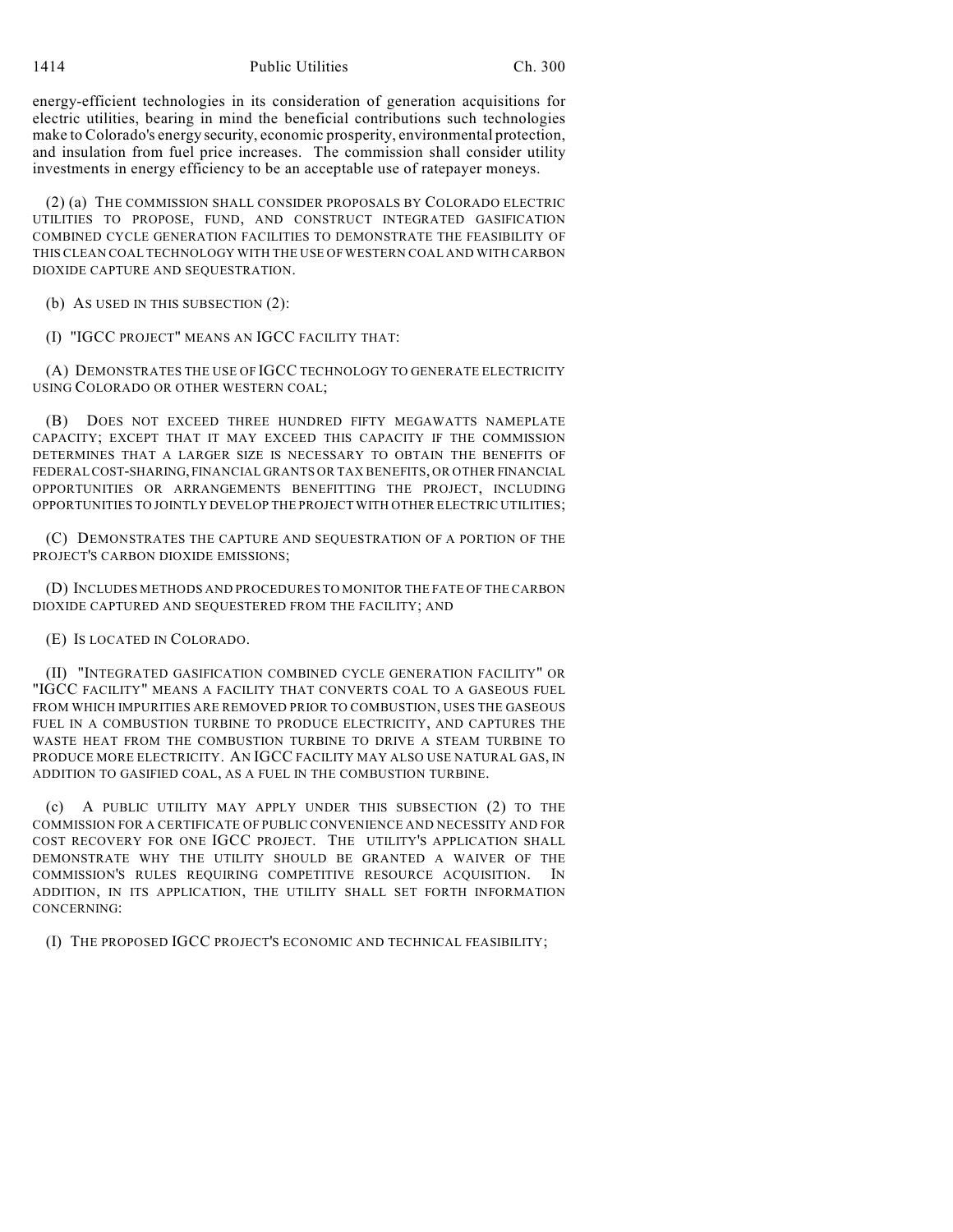(II) ITS NEAR-TERM AND FUTURE COMMERCIAL DEVELOPMENT POTENTIAL;

(III) ITS PROJECTED EFFICIENCY;

(IV) THE PROJECTED COST OF THE PROJECT, THE PROJECTED INCREMENTAL AVERAGE RATE IMPACT EXPECTED FROM THE PROJECT, AND THE FORM OF RATE RECOVERY REQUESTED BY THE UTILITY; AND

(V) OTHER RELEVANT INFORMATION AS THE COMMISSION MAY REQUIRE.

(d) IN ITS APPLICATION, THE PUBLIC UTILITY SEEKING TO BUILD AN IGCC PROJECT SHALL ALSO PROVIDE INFORMATION CONCERNING THE FOLLOWING ENVIRONMENTAL MATTERS:

(I) THE IGCC PROJECT'S PROJECTED WATER SAVINGS, EMISSION RATES, AND OTHER ENVIRONMENTAL BENEFITS;

(II) ANY ENVIRONMENTAL AND PUBLIC SAFETY IMPACTS OF THE PROJECT;

(III) THE CAPTURE AND SEQUESTRATION OF A PORTION OF THE PROJECT'S CARBON DIOXIDE EMISSIONS AND THE PROPOSED LEVEL OF CARBON DIOXIDE TO BE CAPTURED AND SEQUESTERED FROM THE IGCC PROJECT;

(IV) AN ANALYSIS OF THE ECONOMIC IMPLICATIONS AND TECHNICAL FEASIBILITY OF DIFFERENT LEVELS OF CARBON CAPTURE AND SEQUESTRATION; AND

(V) OTHER RELEVANT INFORMATION AS MAY BE REQUIRED BY THE COMMISSION.

(e) (I) THE COMMISSION SHALL PROVIDE AN OPPORTUNITY FOR PUBLIC COMMENT AND EVIDENTIARY HEARING ON THE PUBLIC UTILITY'S APPLICATION. THE COMMISSION SHALL DETERMINE WHETHER THE PURPOSES OF THIS SECTION AND THE PUBLIC INTEREST ARE SERVED BY WAIVING THE COMMISSION'S RULES TO GRANT THE UTILITY A CERTIFICATE OF PUBLIC CONVENIENCE AND NECESSITY TO CONSTRUCT THE IGCC PROJECT INSTEAD OF REQUIRING THE UTILITY TO ACQUIRE RESOURCES IN ACCORDANCE WITH THE COMMISSION'S RULES REQUIRING COMPETITIVE RESOURCE ACQUISITION. IF THE COMMISSION GRANTS THE UTILITY A CERTIFICATE OF PUBLIC CONVENIENCE AND NECESSITY FOR THE PROPOSED IGCC PROJECT, THE COMMISSION SHALL ISSUE A DECLARATORY ORDER FOR COST RECOVERY IN ACCORDANCE WITH PARAGRAPHS (f) AND (g) OF THIS SUBSECTION (2). IN MAKING ITS DETERMINATION, THE COMMISSION SHALL CONSIDER WHETHER THE PROJECT CAN BE CONSTRUCTED FOR REASONABLE COST AND RATE IMPACT, TAKING INTO ACCOUNT THE BREAKTHROUGH NATURE OF THE PROJECT.

(II) IN EVALUATING A PROJECT UNDER THIS SECTION, IN ADDITION TO THE CONSIDERATIONS SET FORTH IN SUBSECTION (1) OF THIS SECTION, THE COMMISSION SHALL CONSIDER THE FACTORS SET FORTH IN PARAGRAPHS (c) AND (d) OF THIS SUBSECTION (2) AND THE AMOUNT OF FEDERAL, STATE, OR OTHER MONEYS AVAILABLE FOR THE PROJECT. NOTHING IN THIS SECTION SHALL BE CONSTRUED TO REQUIRE THE COMMISSION TO MONETIZE THE POTENTIAL ENVIRONMENTAL BENEFITS ASSOCIATED WITH A PROPOSED IGCC PROJECT.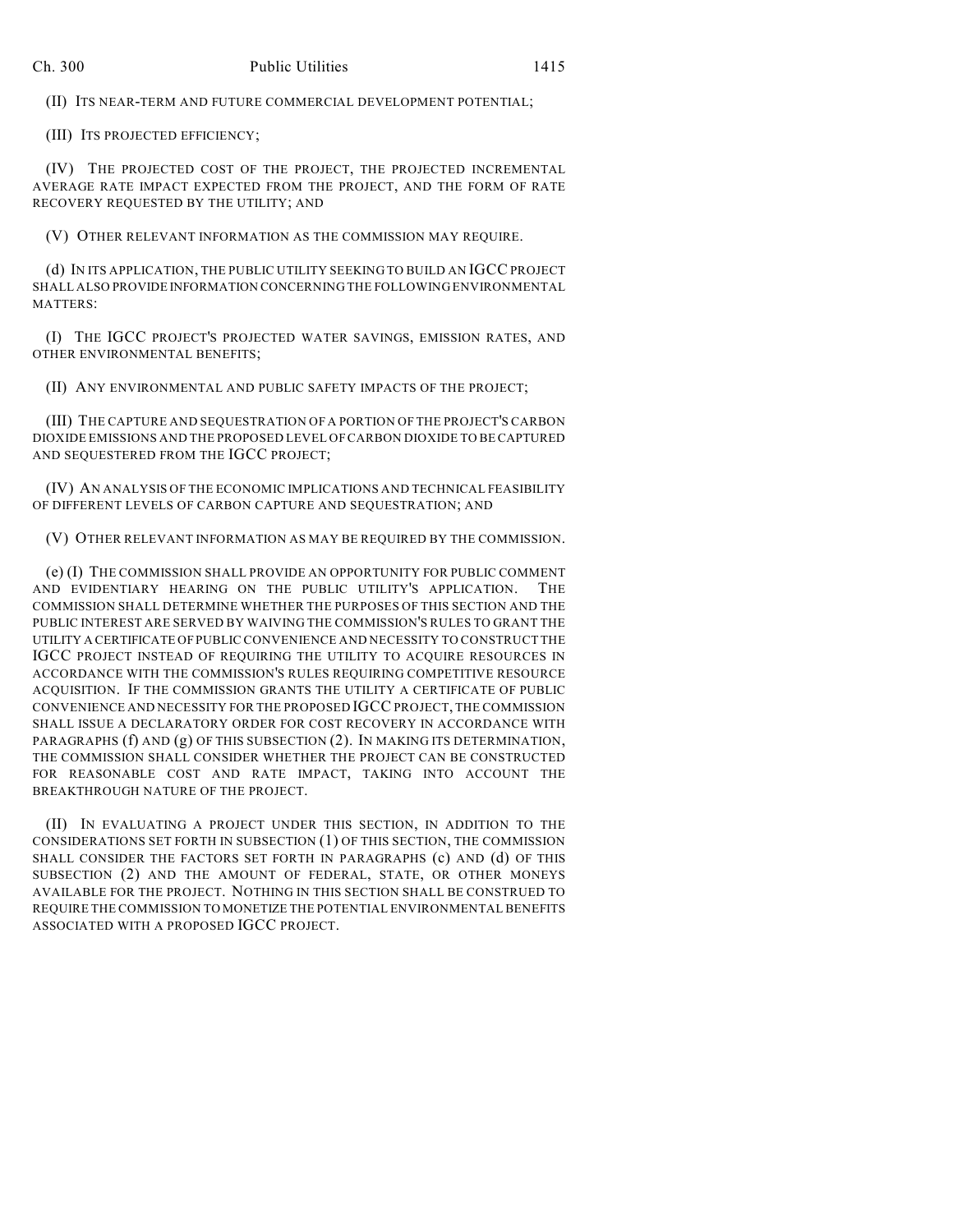(f) (I) A PUBLIC UTILITY SHALL BE ENTITLED TO FULLY RECOVER, THROUGH A SEPARATE RATE ADJUSTMENT CLAUSE FROM ITS COLORADO RETAIL CUSTOMERS, THE COSTS THAT IT PRUDENTLY INCURS IN PLANNING, DEVELOPING, CONSTRUCTING, AND OPERATING AN APPROVED IGCC PROJECT, NET OF ANY FEDERAL OR STATE FUNDS RECEIVED FOR SUCH IGCC PROJECT. THE RATE ADJUSTMENT CLAUSE MAY BE TERMINATED BY THE COMMISSION IF ALL OF THE PLANNING, DEVELOPMENT, CONSTRUCTION, AND OPERATING COSTS OF THE IGCC PROJECT HAVE BEEN INCLUDED IN THE PUBLIC UTILITY'S BASE RATES AS A RESULT OF A RATE CASE FILED AFTER THE IGCC PLANT COMMENCES OPERATION. CAPITAL INVESTMENTS MADE BY A UTILITY IN CONNECTION WITH AN APPROVED IGCC PROJECT SHALL BE RECOVERABLE OVER THE USEFUL LIFE OF THE PROJECT. TO PROVIDE ADDITIONAL ENCOURAGEMENT TO UTILITIES TO PURSUE THE DEVELOPMENT OF AN IGCC PROJECT, THE COMMISSION SHALL APPROVE CURRENT RECOVERY BY THE UTILITY THROUGH THE RATE ADJUSTMENT CLAUSE OF THE UTILITY'S WEIGHTED AVERAGE COST OF CAPITAL, INCLUDING ITS MOST RECENTLY AUTHORIZED RATE OF RETURN ON EQUITY, FOR EXPENDITURES ON AN IGCC PROJECT DURING THE CONSTRUCTION, STARTUP, AND IMPLEMENTATION PHASES OF THE IGCC PROJECT.

(II) IF A PUBLIC UTILITY'S WHOLESALE SALES ARE SUBJECT TO REGULATION BY THE FEDERAL ENERGY REGULATORY COMMISSION, AND IF THE PUBLIC UTILITY SELLS POWER ON THE WHOLESALE MARKET FROM AN IGCC PROJECT DEVELOPED PURSUANT TO PARAGRAPH (a) OF THIS SUBSECTION (2), THE COMMISSION SHALL DETERMINE WHETHER TO ASSIGN A PORTION OF THE IGCC PROJECT'S COST OF SERVICE TO BE RECOVERED FROM THE PUBLIC UTILITY'S WHOLESALE CUSTOMERS. THE COMMISSION MAY MAKE SUCH ASSIGNMENT TO THE EXTENT THAT IT DOES NOT CONFLICT WITH THE PUBLIC UTILITY'S WHOLESALE CONTRACTS ENTERED INTO BEFORE APRIL 1, 2006.

(III) IF THE COMMISSION MAKES AN ASSIGNMENT OF COSTS PURSUANT TO SUBPARAGRAPH (II) OF THIS PARAGRAPH (f), THE PUBLIC UTILITY MAY APPLY TO THE FEDERAL ENERGY REGULATORY COMMISSION FOR RECOVERY, EFFECTIVE ON THE DATE OF FILING OF THE APPLICATION, OF THE PORTION OF THE IGCC PROJECT'S COSTS ASSIGNED TO THE PUBLIC UTILITY'S WHOLESALE CUSTOMERS. DURING THE PENDENCY OF SUCH APPLICATION, THE COMMISSION SHALL PERMIT THE PUBLIC UTILITY TO RECOVER THE PORTION OF COSTS ASSIGNED TO THE PUBLIC UTILITY'S WHOLESALE CUSTOMERS FROM ITS RETAIL CUSTOMERS.

(IV) NOTWITHSTANDING SUBPARAGRAPH (III) OF THIS PARAGRAPH (f), IF THE PUBLIC UTILITY FAILS TO APPLY TO THE FEDERAL ENERGY REGULATORY COMMISSION WITHIN SIX MONTHS AFTER THE COMMISSION'S FINAL ORDER ASSIGNING A PORTION OF THE IGCC PROJECT'S COSTS TO THE PUBLIC UTILITY'S WHOLESALE CUSTOMERS, OR IF THE PUBLIC UTILITY FAILS TO MAKE A DILIGENT, GOOD FAITH EFFORT TO PERSUADE THE FEDERAL ENERGY REGULATORY COMMISSION TO APPROVE THE COST RECOVERY FROM THE PUBLIC UTILITY'S WHOLESALE CUSTOMERS, THE PUBLIC UTILITY SHALL NOT BE ENTITLED TO RECOVER THE ASSIGNED PORTION OF THE IGCC PROJECT COSTS FROM ITS RETAIL CUSTOMERS.

(V) ALL REVENUES THAT A PUBLIC UTILITY RECEIVES FROM ITS WHOLESALE CUSTOMERS FOR THE IGCC PROJECT'S COSTS SHALL BE CREDITED AS AN OFFSET TO THE IGCC PROJECT'S COSTS CHARGED TO THE PUBLIC UTILITY'S RETAIL CUSTOMERS.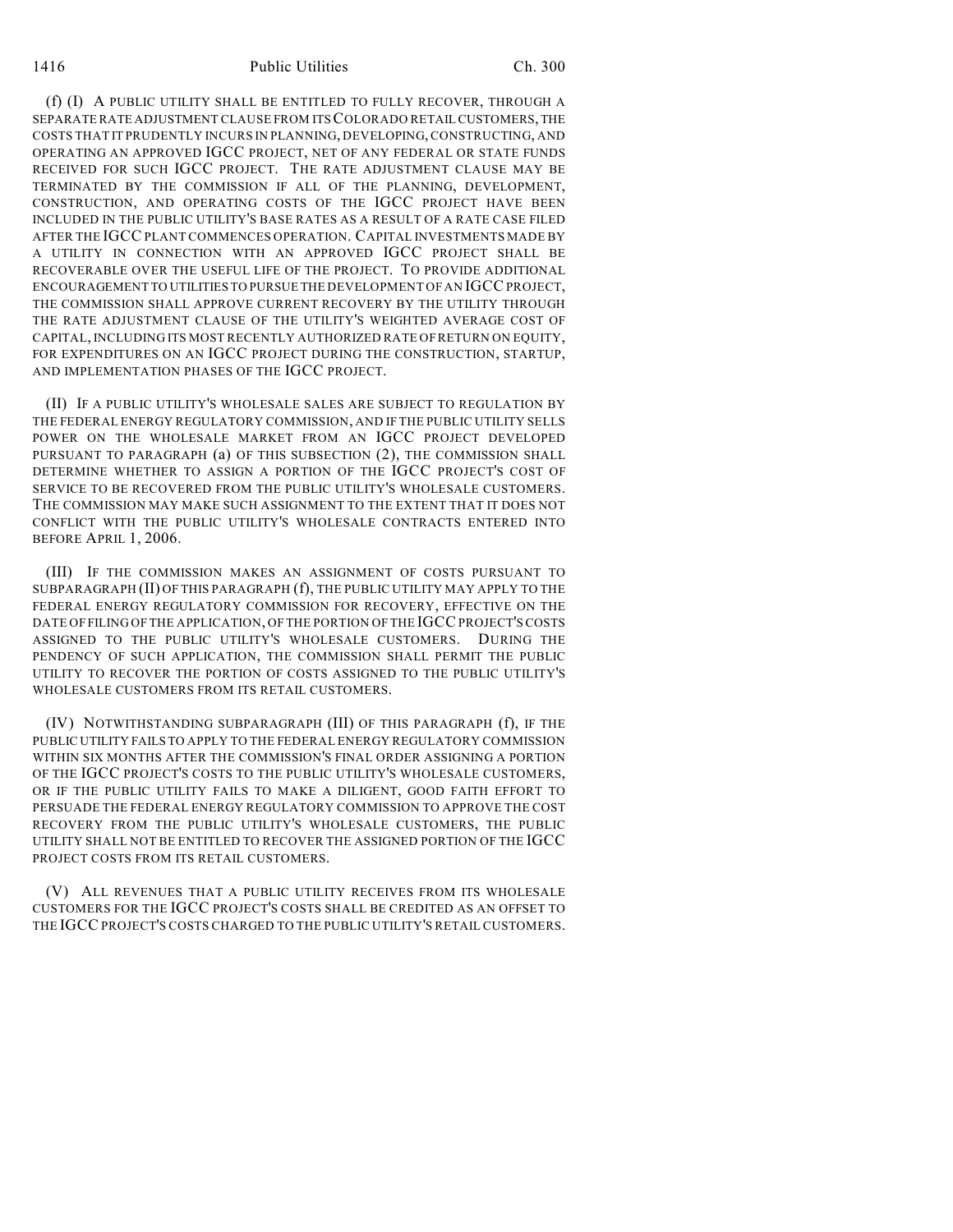## Ch. 300 Public Utilities 1417

(g) IF THE COMMISSION APPROVES THE UTILITY'S APPLICATION, THE UTILITY SHALL BE ENTITLED TO RECOVER THE FULL LIFE-CYCLE CAPITAL AND OPERATING COSTS ASSOCIATED WITH AN IGCC PROJECT UNLESS THE COMMISSION FINDS SUCH COSTS TO BE IMPRUDENT AFTER FULLY TAKING INTO ACCOUNT THE TECHNICAL AND FINANCIAL CHALLENGES AND UNCERTAINTIES ASSOCIATED WITH THE PROJECT. DURING THE INITIAL STARTUP AND TESTING PERIOD, TO BE DETERMINED BY THE COMMISSION AS PART OF THE APPLICATION FOR A CERTIFICATE OF PUBLIC CONVENIENCE AND NECESSITY, THE UTILITY SHALL BE ENTITLED TO RECOVER THROUGH AN ADJUSTMENT CLAUSE ANY ADDITIONAL COSTS FOR ELECTRICITY PURCHASED AS A RESULT OF PLANNED AND UNPLANNED OUTAGES OF AN IGCC PROJECT. IN STRUCTURING THE ADJUSTMENT CLAUSE, THE UTILITY'S RETURN ON INVESTMENT IN AN IGCC PROJECT FROM TIME TO TIME SHALL BE LIMITED TO THE UTILITY'S MOST RECENT COMMISSION-APPROVED RETURN ON INVESTMENT IN OTHER UTILITY GENERATION FACILITIES.

(h) FOLLOWING THE INITIAL STARTUP AND TESTING PERIOD, THE PUBLIC UTILITY SHALL BE ENTITLED TO RECOVER THROUGH AN ADJUSTMENT CLAUSE ANY ADDITIONAL COSTS FOR ELECTRICITY PURCHASED AS A RESULT OF PLANNED AND UNPLANNED OUTAGES OF AN IGCC PROJECT IN THE SAME MANNER, AND UNDER THE SAME TERMS AND CONDITIONS, AS ARE APPLICABLE TO NON-IGCC PROJECTS. AFTER THE IGCCPROJECT ACHIEVES COMMERCIAL OPERATION, THE PUBLIC UTILITY SHALL REPORT ON THE COST AND PERFORMANCE OF THE IGCC PROJECT. AFTER INVESTIGATION AND PUBLIC HEARING, THE COMMISSION MAY, ON ITS OWN MOTION, ORDER SHUTDOWN, DECOMMISSIONING, OR REPOWERING OF THE IGCC PROJECT IF IT FINDS THAT CONTINUED OPERATION WOULD BE CONTRARY TO THE PUBLIC INTEREST. THE PUBLIC UTILITY SHALL BE ENTITLED TO FULL RECOVERY OF THE PRUDENTLY INCURRED COSTS ASSOCIATED WITH THE SHUTDOWN, DECOMMISSIONING, OR REPOWERING OF THE IGCC PROJECT.

(i) IF THE COMMISSION DETERMINES THAT THE PUBLIC UTILITY SHOULD BE GRANTED A WAIVER OF THE COMMISSION'S RULES REQUIRING COMPETITIVE RESOURCE ACQUISITION AND THAT THE INCREMENTAL COST AND RATE IMPACT OF THE IGCC FACILITY TO BE REASONABLE, TAKING INTO ACCOUNT THE BREAKTHROUGH NATURE OF THE PROJECT, THE FACTORS SET FORTH IN PARAGRAPHS (c) AND (d) OF THIS SUBSECTION (2), AND THE AMOUNT OF FEDERAL, STATE, OR OTHER MONEYS AVAILABLE FOR THE PROJECT, THE COMMISSION SHALL AUTHORIZE THE PROJECT AS AN APPROPRIATE COMPONENT OF A UTILITY'S RESOURCE PLAN.

(j) IN ORDER TO REDUCE THE COST TO COLORADO CONSUMERS OF AN IGCC PROJECT, THE DEPARTMENT OF PUBLIC HEALTH AND ENVIRONMENT, THE GOVERNOR'S OFFICE OF ECONOMIC DEVELOPMENT, AND THE GOVERNOR'S OFFICE OF ENERGY MANAGEMENT AND CONSERVATION MAY PROVIDE PUBLIC UTILITIES WITH REASONABLE ASSISTANCE IN SEEKING AND OBTAINING FINANCIAL AND OTHER SUPPORT AND SPONSORSHIP FOR A PROJECT FROM THE UNITED STATES CONGRESS, THE UNITED STATES DEPARTMENT OF ENERGY, AND OTHER APPROPRIATE FEDERAL AND STATE AGENCIES AND INSTITUTIONS. TO OBTAIN THIS ASSISTANCE, THE UTILITY MAY PROVIDE TO THESE STATE AGENCIES COPIES OF ITS IGCC PROJECT PROPOSAL. THE GOVERNOR'S OFFICE OF ENERGY MANAGEMENT AND CONSERVATION SHALL MANAGE AND DISTRIBUTE TO THE UTILITY SOME OR ALL OF ANY FUNDS PROVIDED BY THE STATE OF COLORADO OR BY THE UNITED STATES GOVERNMENT TO THE STATE OF COLORADO FOR PURPOSES OF STUDY OR DEVELOPMENT OF AN IGCC PROJECT.